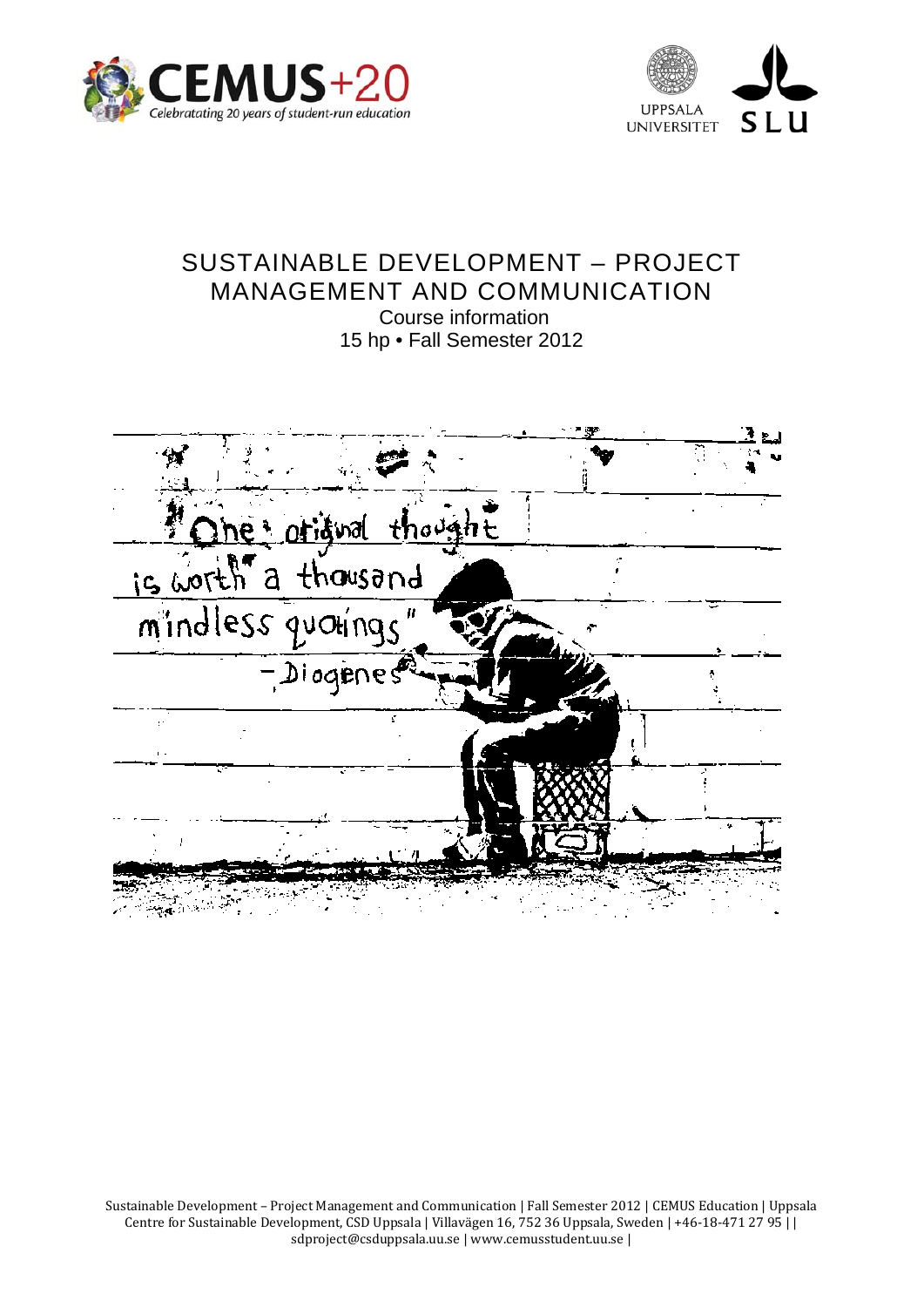



# **SUSTAINABLE DEVELOPMENT – PROJECT MANAGEMENT AND COMMUNICATION**

Do you want to contribute to sustainability and take part in the transition to sustainability? This course gives you the opportunity and the tools to do just that. Taking the *Sustainable Development – Project Management and Communication* means planning and managing a project aiming to create and implement change in accordance with the concept of sustainable development.

Welcome to the course!

/Per A & Isak S, Course Coordinators

# **CONTACT INFORMATION**

Feel free to contact us with questions or concerns regarding any aspect of the course! You can reach us at:

#### Email: **sdproject@csduppsala.uu.se**

Visit us at Geocentrum, Villavägen 16 in Uppsala Telephone: 018-471 27 95 www.cemus.uu.se infocemus@csduppsala.uu.se

## **INFORMATION FLOW**

We will post the schedule for the course and all written information on CEMUS Course Portal. This means that you need to visit the Course Portal regularly to check that there are no changes in the schedule. If you have missed a lecture or a seminar you should visit the webpage to make sure you have not missed any important information.

You can find the webpage at **www.cemusstudent.se/sdpmc**

Assignments and reports will be handed in through **studentportalen.uu.se** You need an account for this, so please arrange an account as soon as possible! More information on how you get your account on **www.uu.se/studentportalen**

Sustainable Development – Project Management and Communication | Fall Semester 2012 | CEMUS Education | Uppsala Centre for Sustainable Development, CSD Uppsala | Villavägen 16, 752 36 Uppsala, Sweden | +46‐18‐471 27 95 | | sdproject@csduppsala.uu.se | www.cemusstudent.uu.se |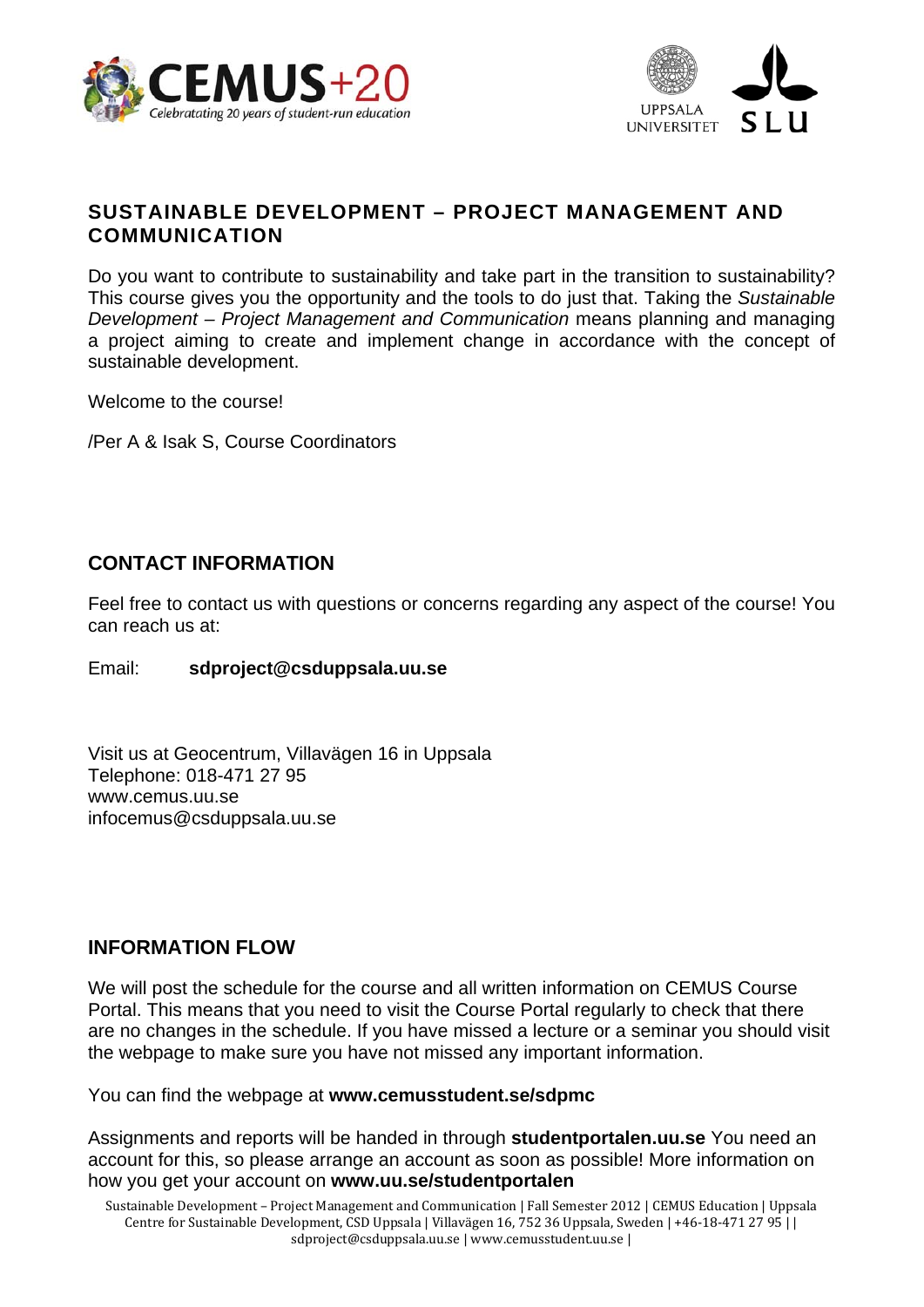



# **LEARNING OUTCOMES**

On completion of the course, the student should be able to:

- thoroughly describe a delimited part of the sustainability challenge;
- plan, carry out and present a project work that applies theoretical knowledge and contributes to a sustainable development;
- demonstrate good ability to work independently;
- account for and evaluate the practical problems that can arise when working with projects;
- account for and critically relate to the practical and ethical dilemmas that can arise when working for a sustainable development.

# **COURSE LAYOUT & CONTENTS**

The course builds upon the engagement, drive and participation of the students. Your independent work with your projects is the backbone of the course. To help and support, the course offers you interactive workshops, seminars and lectures, where we will take a closer look at the concept of Sustainable Development, project management and the characteristics of a good project leader. With only a few exceptions, the sessions will be held daytime during Monday, Tuesday and Wednesday **(see the online schedule for specific times as well as changes).** 

Working in and with projects almost always contains elements of cooperation and collaboration. Team work is a key ingredient in project work and therefore we want you to form groups of 3-6 students per project. If someone prefers to work alone we can discuss the possibility of doing so when groups are formed. We suggest that you try to find group members to join your project idea.

The course guides you through concepts such as Sustainable Development, Innovation, Group Dynamics, Strategies for Change, and Project Management. During the first weeks of the course you will choose a project idea to work with during the course and form project groups. This idea will be developed and enhanced during the following weeks.

In the middle of October your group will hand in a project plan where you define your project goals and plan the project to maximize the possibility to reach those goals within the scope of the semester. After this the implementation starts, during this period the scheduled time is less but you will meet your fellow classmates during progression meetings and seminars. Every 2<sup>nd</sup>/3<sup>rd</sup> week you will also have the opportunity to meet during Project Cafés, an open space for you to meet, have fika, and discuss whatever you want. The course will be concluded with a project fair, a debate article for publication and a project report. The fair is open for the public.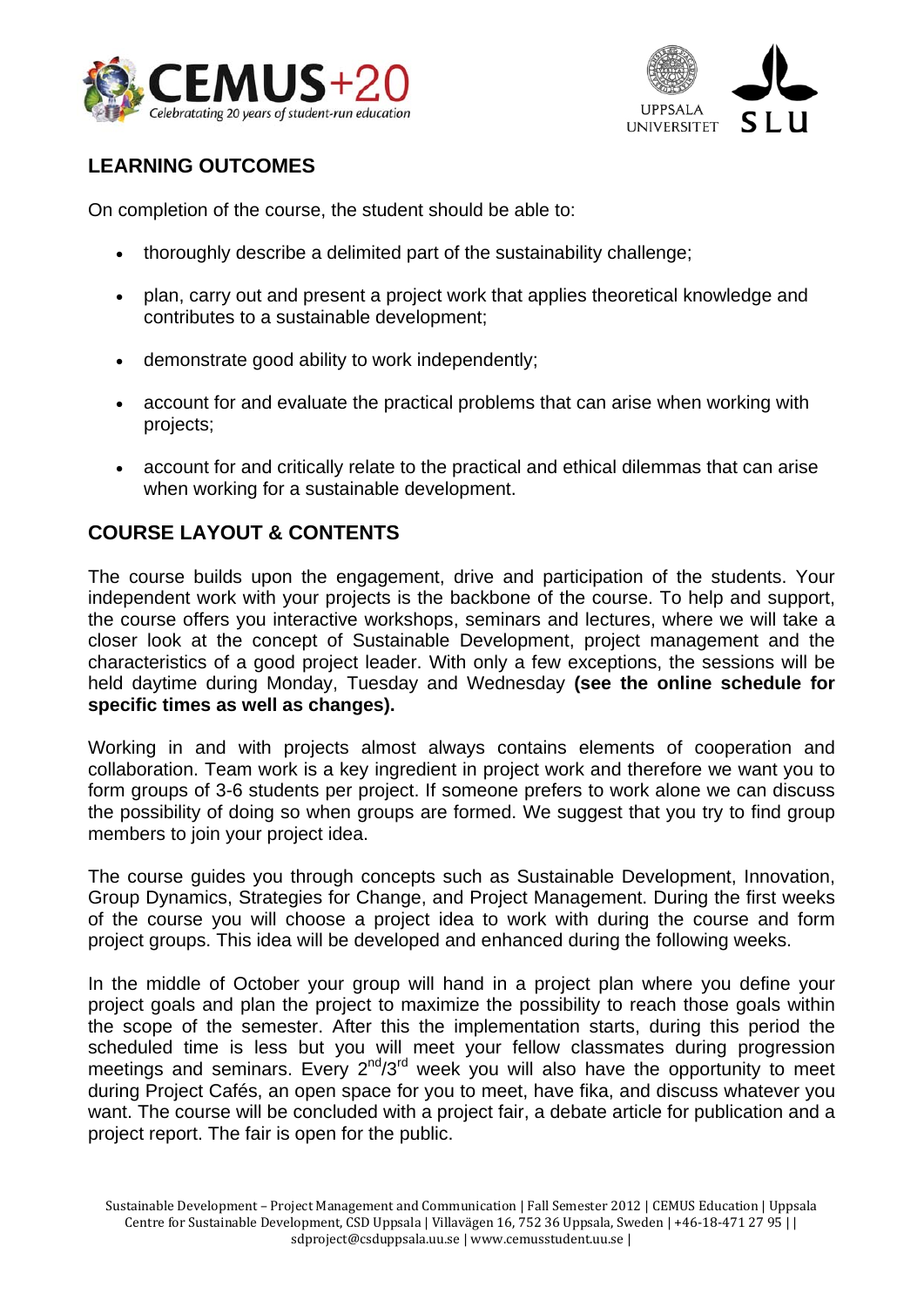



A Cemus project blog for all students will also be available and used to follow the progress of the projects.

The course is scheduled between September 3 and December 17.

### **REQUIERMENTS**

In order to pass the course you need to fulfill the following requirements:

- *Attendance and active participation in seminars and workshops(including seminar assignments)*
- *Project Plan (Deadline October 15)*
- *Tollgate meeting with course coordinators before the implementation phase starts*
- *Progression Meetings (3) (all members of each project group should attend)*
- *Project Report (Deadline December 17)*
- *Publication of debate article (Deadline December 17)*

The course is pass/fail which means that you can only attain the ECTS grade C. (Your transcript will indicate that C was the highest grade possible to attain.)

#### **Lectures and workshops**

Lectures and workshops are important parts of the learning process where the course coordinators and specially invited lectures will focus on different aspects of sustainable development, communication, project management, and group dynamics. These lectures and workshops will guide you through the writing of seminar assignments as well as give you concrete tools before and during the implementation phase of the projects. Most lectures and workshops are scheduled on Tuesdays, Wednesdays or Thursdays.

#### **Seminars**

The seminars are mandatory and require your active participation. You have to do an extra assignment if you miss one or more of them. Preparatory assignments will be handed out and posted on the Course Portal before seminars. Please note that you have to complete the assignment to attend the seminars. Assignments are to be handed in the day before the seminars on studentportalen.uu.se

#### **Written assignments**

The main written examination of the course consists of the seminar assignments, the project plan, the project report and a debate article. The seminar assignments are usually written individually with some parts that are written together as a project group. The project plan is made collectively by the project group and the project report is written individually.

#### *Project Plan*

In the project plan you will define the goals of your project in detail, you explain how the project will be executed and make a risk analysis of potential challenges and unexpected events. As a background section in the project plan you will make a brief summary of your findings in the seminar assignments.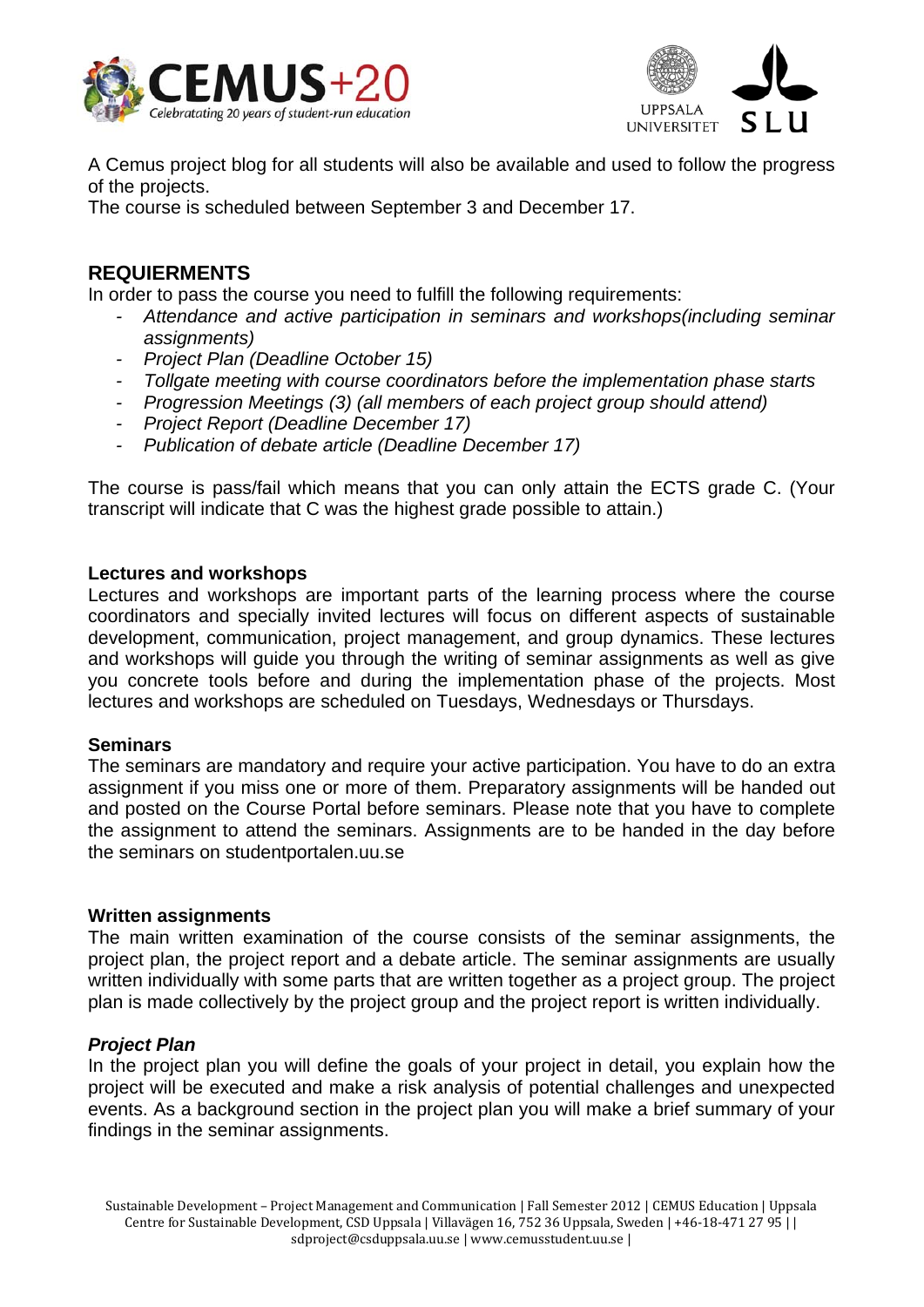



#### *Project Report*

In the project report you analyze the results of the project, both in terms of group dynamics, project management, delivery on project goals and the connection to sustainable development. A critical analysis of how your project contributes to a sustainable development is the most important part of the report.

#### *Debate Article*

An article about your project, that connects to the practical and ethical dilemmas when working for a sustainable development. To be published in any newspaper you find relevant or as a last alternative, online on newsmill.se or another online news distributor.

#### **Progression meetings**

During the implementation of the projects there will be three progression meetings where the whole project group meet the course coordinators and discuss any issues or considerations that have occurred in the projects. The aim of these meetings is to give and get support from each other and help each other forward in the project process. The status reports are short documents to communicate what is happening in the project. A reflection on your own learning process should be done in connection to all progression meetings. All members of the project group should attend these meetings.

#### **Project Café**

During the project work you will be given your own space to meet and discuss things. All project groups are invited to "project cafés" in the CEMUS Library at Geocentrum. These meetings are informal and aim to give all students the possibility to discuss things related to the project but also to get to know each other better. Other actors and student are welcome to join this. A plan on how to organize the cafés will be made together in the class.

#### **Tollgate meeting**

Before the project work starts each project group will have one tollgate meeting with the course coordinators to talk through your project plan before actual implementation takes place. If needed, the project groups can book additional meetings to get support and feedback from the course coordinators if needed.

#### **Project presentation**

The results of your project will be presented on a project fair on December 11 The presentations will be interactive, visual and creative. Start early of thinking how you can present your work in a way that will attract visitors of the fair. The fair is open for the public. More information about project presentation will be given later on.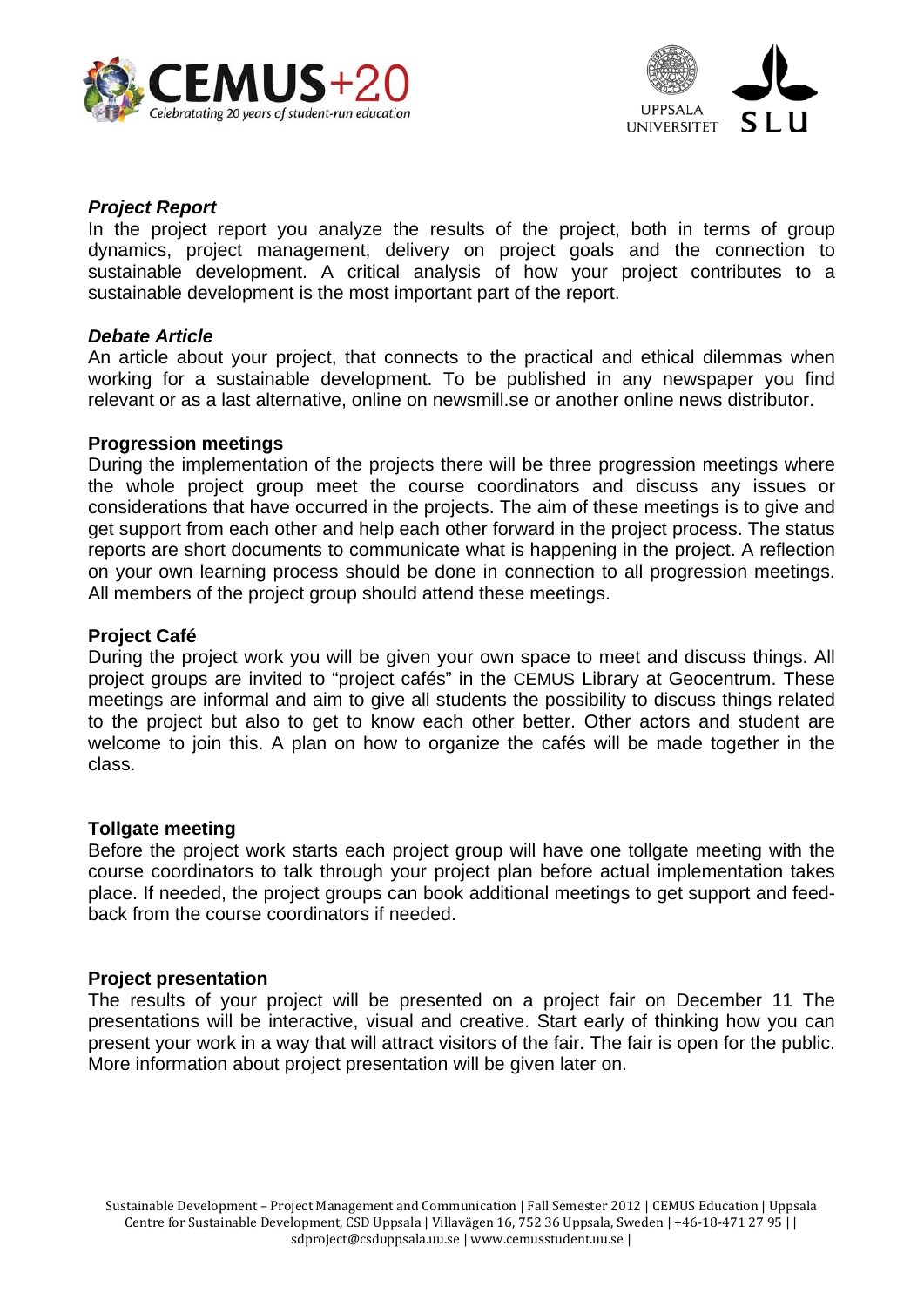



# **Literature**

During the course you will read four books of which one is chosen from a selection of books, and articles from a course reader, as well as project specific material that you gather yourselves. In the course reader there is a guide for the reading of books and articles. Make sure to come prepared to all lectures, workshops and seminars. The literature will also be available to read in the Cemus library. Literature can be bought at studentbokhandeln (Sysslomansgatan 7), or online at adlibris.se, bokus.se, lycknis.se etc.

# **Course Books**

Roam, Dan (2009), **The Back of the Napkin** *– Solving problems and selling ideas with pictures,* Marshall Cavendish International.

AtKisson, Alan (1999), **Believing Cassandra** *- An optimist looks at a pessimist's world,*  Chelsea Green Publishing Company*.* 

Lilliesköld and Eriksson (2009), **Handbook for small projects**, Liber

Your book of choice, Deadline for choosing your book will be in October along with specific reading instructions. Of course you can start reading earlier.

- Suzuki (2007), **The Sacred Balance** Rediscovering our place in nature, Greystone **Books**
- Jensen & McBay, (2009), **What We Leave Behind**, Seven Stories Press.
- Robinson, Ken, (2010) **Out of Our Minds** Learning to be Creative, Capstone Publishing.
- Owen, Harrison, (2008) **Wave Rider** Leadership for High Performance in a selforganized World, Berrett-Koehler Publishers, Inc.

#### **Course Reader**

In addition to the books there will be a course reader with articles and excerpts from books, available for purchase from the course coordinators during the first week of the course and cost about 100 kronor (bring cash to class).

#### **Project specific material**

Besides the above literature you and your project group will need to find project specific material (books, articles or the like) that relates to your project in order to go in depth and gain further knowledge on different aspects of your work.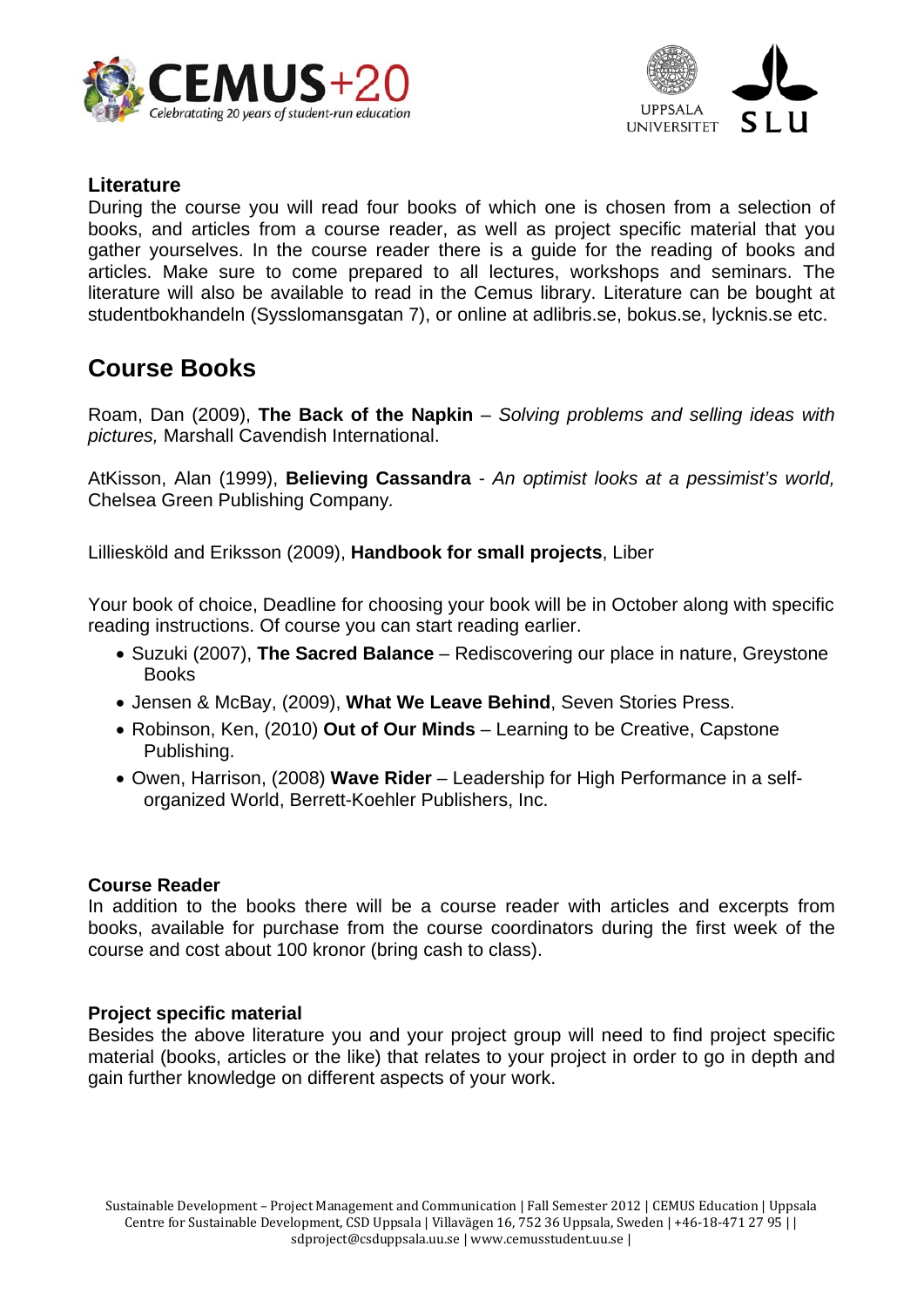



# **LECTURE HALLS AND ROOMS**

Here are the most commonly used lecture halls and rooms.

#### **Geocentrum, Villavägen 16**

- Cemus' Hällström and Tufendahl (Progression meetings)
- Cemus' Library (registration and Project Café)
- Småland, Norrland

### **Blåsenhus, von Kraemers allé 1**

- House 11, 12 and 13. For example Blåsenhus 12:020 means House 12, Floor 0, Room 20.

# **COURSE MANAGEMENT**

**Per Andersson** is coordinating the Sustainable Development – Project Management and Communications course for the  $3<sup>d</sup>$  time. He has a background in natural- and environmental science and sustainable development studies. When not working on CEMUS he is active in different project in the field of sustainability and also works as chef preferably with local and organic food.

**Isak Stoddard** is educational coordinator at CEMUS. He holds a Masters degree in Engineering Physics with a focus on systems technology and renewable energy. For his Masters thesis, Isak travelled to West Java in Indonesia, to develop small scale biogas systems in close cooperation with local organizations. He has also worked with various civil society organizations in Asia, North America and Europe on issues related to children's rights, human trafficking and social transformation processes.

# **CONTACTING THE COURSE COORDINATORS**

sdproject@csduppsala.uu.se

# **COURSE REFERENCE GROUP**

The course reference group is working closely with the course coordinators. They assist in finding relevant and inspiring literature, lecturers and examination methods; they also help to ensure the academic quality of the course.

Daniel Mossberg is Director of Studies at Cemus.

Isak Stoddard is the Educational Coordinator at Cemus.

Agneta Setterwall is guest lecturer at Swedish University of Agricultural Sciences (SLU), her specialty is Sustainable Communication.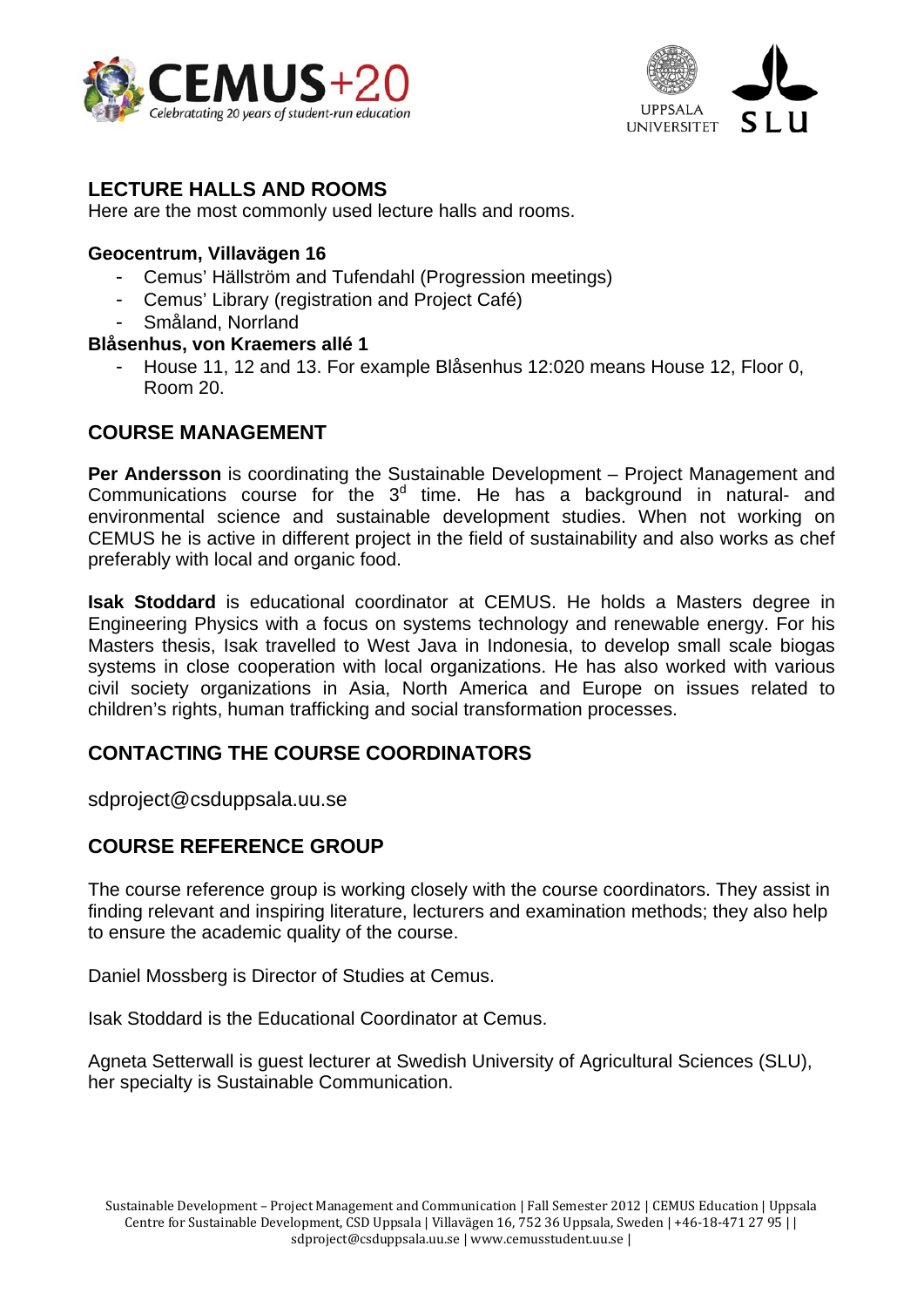



## **This year CEMUS gives the following courses:**

### **Fall semester 2012**

- Global Sustainability Science Course Package, 30 ECTS
- Global Challenges & Sustainable Futures, 7.5 ECTS
- Critical Perspectives on Sustainable Development in Sweden, 7.5 ECTS
- The Global Economy Environment, Development and Globalization, 15 ECTS
- Sustainable Development Project Management and Communication, 15 ECTS
- Hållbar Utveckling A, 30 ECTS
- Människan och naturen, 7.5 ECTS
- Global miljöhistoria, 7.5 ECTS
- Global Environmental History (distance course), 7,5 ECTS
- Klimatet, energin och det moderna samhället, 7.5 ECTS
- Klimatet, energin och det moderna samhället (distanskurs), 7.5 ECTS
- Actors and Strategies for Change Towards Global Sustainabilities (distance course), 7.5 ECTS
- Worldviews and Visions, a Seminar Series (part of the Master program for Sustainable Development – only open to students from the program) , 5 ECTS

## **Spring semester 2013**

- Applied Sustainability Science Course Package, 30 ECTS
- Actors and Strategies for Change Towards Global Sustainabilities, 7.5 ECTS
- Sustainable Design Ecology, Culture and Human Built Worlds, 7.5 ECTS
- Climate Change Leadership Power, Politics and Culture, 15 ECTS
- Sustainable Development Project Management and Communication, 15 ECTS
- Hållbar utveckling B, 30 ECTS
- Människan och naturen (distance course), 7.5 ECTS
- Livsfilosofi och det moderna samhället, 7.5 ECTS
- Människan och maskinen perspektiv på teknik, makt och samhälle 7.5 ECTS
- Hållbar utveckling värderingar, världsbilder och visioner, 15 ECTS
- Worldviews and Discourses, a Seminar Series (part of the Master program for Sustainable Development – only open to students from the program) , 5 ECTS

## **Summer 2013**

• Urban Agriculture – Permaculture and Local Food Systems, 7.5 ECTS